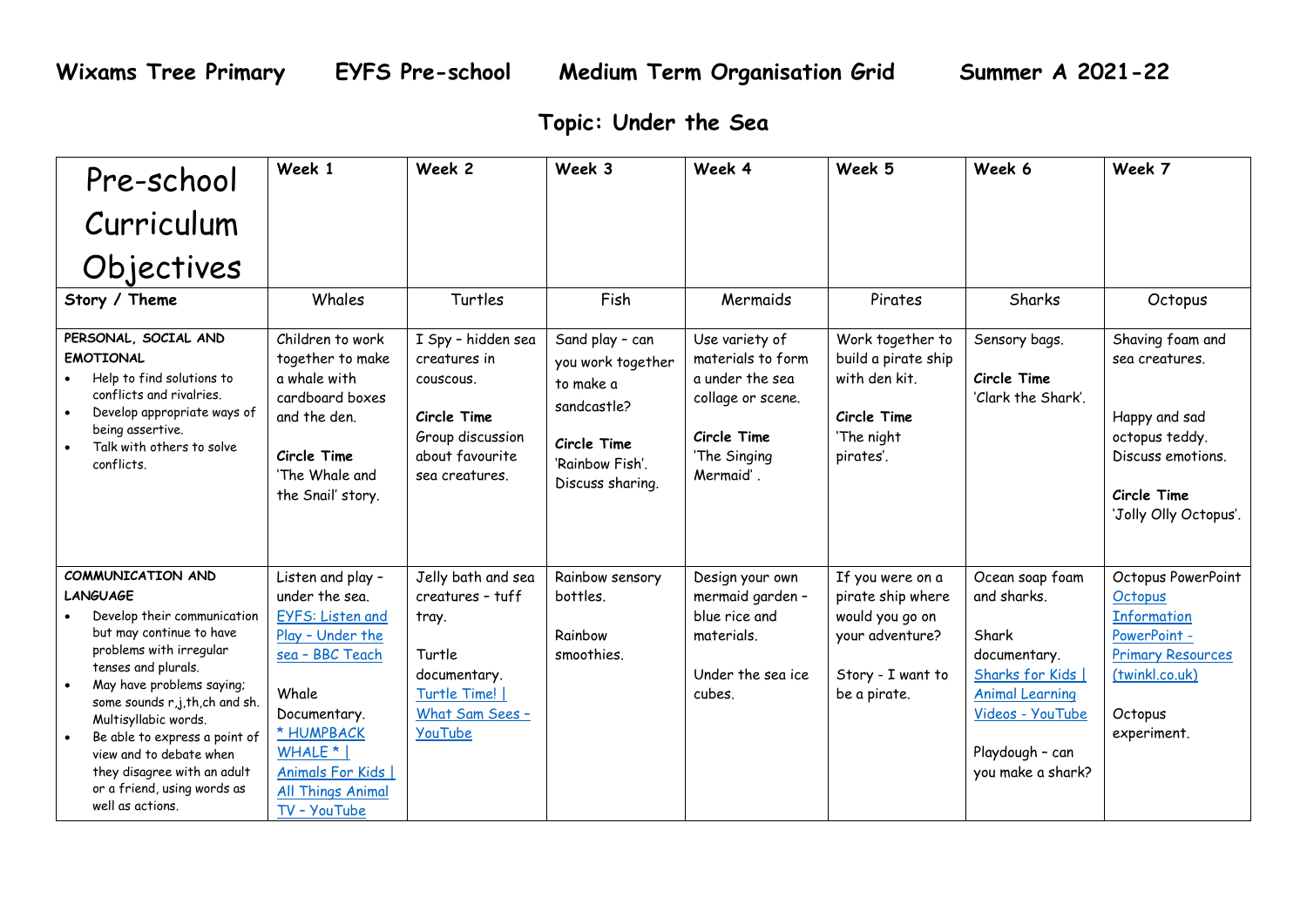| PHYSICAL DEVELOPMENT<br><b>Gross Motor Skills</b><br>Match their developing<br>physical skills to tasks and<br>activities in the setting.<br>Choose the right resources<br>$\bullet$<br>to carry out their own plan.<br>Make healthy choices about<br>food, drink, activity and<br>tooth brushing.<br>Fine Motor Skills<br>Use a comfortable grip with<br>good control when holding | Can you crawl,<br>slide, shuffle<br>through the<br>tunnel?<br>Under the sea<br>Yoga.<br><b>Under The Sea</b><br>Kids Yoga A Yoga<br>Club (Week 19)  <br>Cosmic Kids -<br><b>YouTube</b> | Large water balls<br>- tuff tray.<br>Water guttering,<br>and different<br>sized containers. | Blue and green<br>spaghetti.<br>Rainbow<br>smoothies.<br>Jelly bath and<br>fish.                   | Just dance under<br>the sea.<br>https://www.youtube.<br>com/watch?v=<br>SH7A3NVQbY<br>Draw around your<br>bodies. | Make your own<br>pirate flags.<br>Can you make a<br>pirate ship with<br>lego blocks? | Baby shark<br>workout. Baby<br>Shark Workout  <br>10 MIN Exercise<br>with Baby Shark  <br><b>Pinkfong Songs</b><br>for Children -<br>YouTube<br>Walk the plank. | Can you create an<br>octopus using the<br>resources<br>available?<br>Andy's Wild<br>workout - Octopus.<br>https://www.bbc.co.uk<br>/iplayer/episode<br>/p06tmn51/andys-<br>wild-workouts-series-<br>1-1-under-the-sea |
|-------------------------------------------------------------------------------------------------------------------------------------------------------------------------------------------------------------------------------------------------------------------------------------------------------------------------------------------------------------------------------------|-----------------------------------------------------------------------------------------------------------------------------------------------------------------------------------------|---------------------------------------------------------------------------------------------|----------------------------------------------------------------------------------------------------|-------------------------------------------------------------------------------------------------------------------|--------------------------------------------------------------------------------------|-----------------------------------------------------------------------------------------------------------------------------------------------------------------|-----------------------------------------------------------------------------------------------------------------------------------------------------------------------------------------------------------------------|
| pens and pencils.<br>Start eating independently<br>and learning how to us a<br>knife and fork.                                                                                                                                                                                                                                                                                      | Playdough - use<br>knife and fork to<br>cut up playdough.<br>Free mark making<br>- draw a whale.<br>Sensory bottles.                                                                    | Baking soda turtle<br>eggs.<br>Buttering own<br>crackers for<br>snack.                      | Playdough -make a<br>fish.<br>Tweezers and sea<br>creatures.                                       | Make your own<br>mermaid jewellery.<br>Pasta bracelets.                                                           | Create a treasure<br>map.<br>Sort the gold<br>coins and jewels.                      | Syringe paint the<br>sea background<br>for a shark<br>picture.<br>Stick the teeth on<br>the shark.                                                              | Split pin Octopus.<br>Buttering own<br>crackers for snack.                                                                                                                                                            |
| <b>LITERACY</b><br>Use some of their print and<br>letter knowledge in their<br>early writing.<br>Write some or all their<br>name.<br>Write some letters<br>accurately.                                                                                                                                                                                                              | Name cards -<br>practice forming<br>letters from their<br>name.<br>Blue sand and<br>shells - can you<br>form letters in<br>the sand with your<br>finger?                                | Jolly phonics.<br>Magic sand - flour<br>and baby oil                                        | Find the alphabet<br>in the water using<br>nets.<br>Whiteboards -<br>practice writing<br>own name. | Moon sand.<br>Can you make<br>marks? Letters?<br>Mermaid alphabet<br>flashcards.                                  | Jolly phonics.                                                                       | Can you write the<br>letter 'S' for<br>shark? What<br>other letters can<br>you write?                                                                           | Draw and colour an<br>octopus.<br>Can you write the<br>letter 'O' for<br>Octopus?                                                                                                                                     |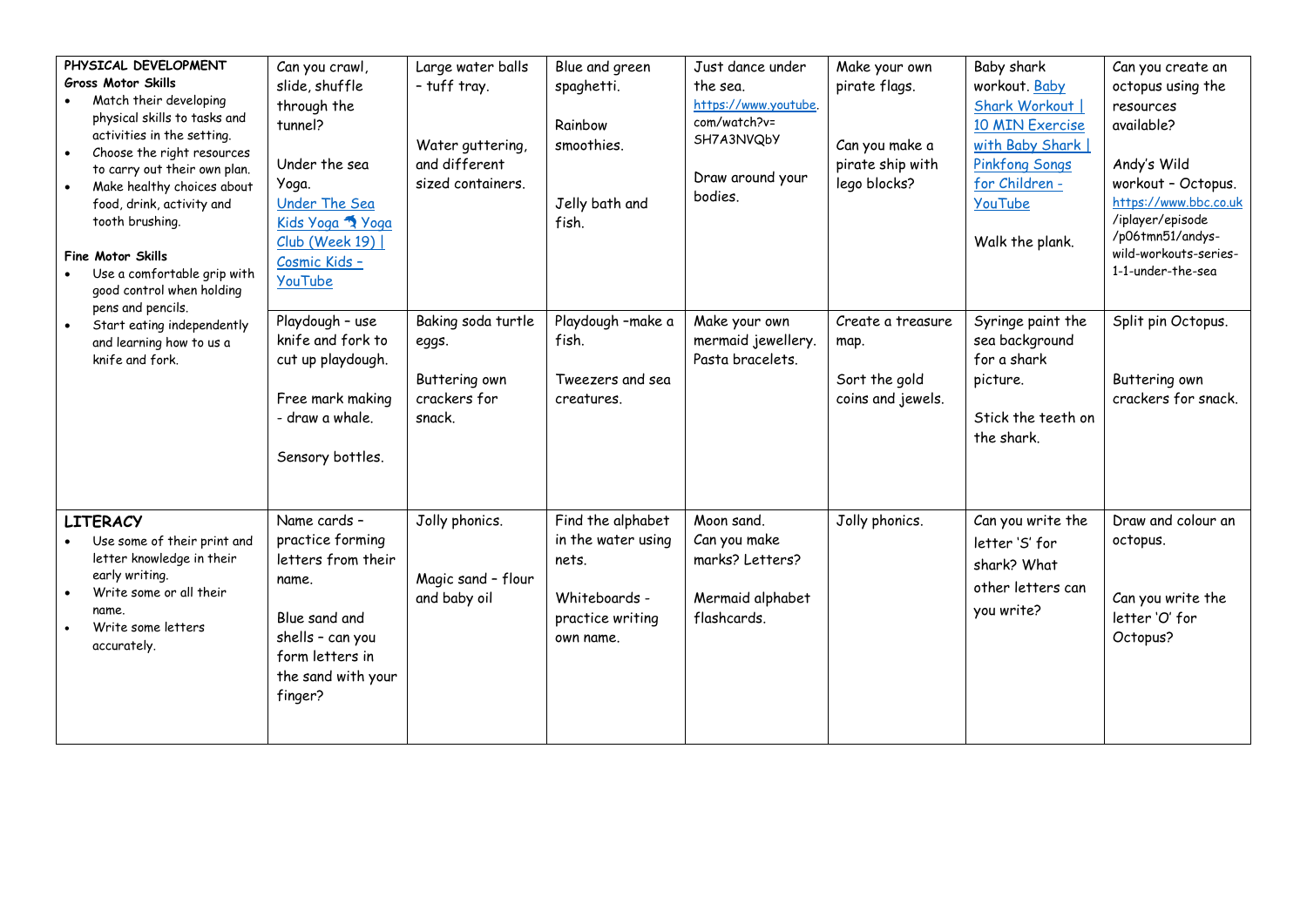| <b>MATHEMATICS</b><br>Number<br>Link numeral and amounts:<br>for example, showing the<br>right number of objects to<br>match the numerals up to 5.<br><b>Numerical Patterns</b><br>Talk about and explore 2D<br>and 3D shapes using<br>informal and mathematical<br>language: 'sides', 'corners',<br>'straight', 'flat', 'round'.<br>Describe a familiar route.<br>Discuss routes and locations. | Whale numerals<br>and shells.<br>Under water<br>counting.<br>Learn to Count up<br>to 10 with<br>Underwater<br><b>Counting Maths</b><br>Game<br>(topmarks.co.uk)<br>Shape flash cards.                                                       | Dice - Roll the<br>dice and find the<br>numeral to match<br>the number of<br>dots.<br>Shapes repeating | $1,2,3,4,5$ Once I<br>Caught a Fish<br>Alive' song.<br>Fish prepositions.                        | 5 little mermaids<br>song.<br>Mermaid numbers<br>and shells.<br>Use appropriate                                                   | Magnets and<br>numbers.<br>Walk the plank<br>maths activity<br>with the dice.<br>Treasure maps - | Numeral shark<br>fins in water<br>beads.<br>Shark locations -                                                                              | Large Octopus.<br>Counting the<br>octopus tentacles<br>and matching to the<br>correct numeral.<br>Octopus numerals.<br>Octopus shape                      |
|--------------------------------------------------------------------------------------------------------------------------------------------------------------------------------------------------------------------------------------------------------------------------------------------------------------------------------------------------------------------------------------------------|---------------------------------------------------------------------------------------------------------------------------------------------------------------------------------------------------------------------------------------------|--------------------------------------------------------------------------------------------------------|--------------------------------------------------------------------------------------------------|-----------------------------------------------------------------------------------------------------------------------------------|--------------------------------------------------------------------------------------------------|--------------------------------------------------------------------------------------------------------------------------------------------|-----------------------------------------------------------------------------------------------------------------------------------------------------------|
| using words like 'in front of'<br>and 'behind'.<br>Notice and correct an error<br>in a repeating pattern.<br>Begin to describe a sequence<br>of events, real or fictional,<br>using words such as 'first',<br>'then'.<br>UNDERSTANDING THE                                                                                                                                                       | Tap-tap shape<br>pictures.<br>Sea Life puzzles.<br>Fun facts about                                                                                                                                                                          | patterns.<br>Topmarks -<br>Patterns.<br><b>Shape Patterns</b><br>(topmarks.co.uk)                      | Describe an event<br>- did they go to<br>the seaside? Use<br>sequence language.<br>Under the sea | shapes to make<br>your own mermaid<br>picture.<br>Can you make<br>scales for the<br>mermaids tail?<br>What shapes do<br>you need? | describe a route.                                                                                | put the shark<br>behind the boat.                                                                                                          | cutting and sticking<br>activity.<br>2D Shape Octopus<br><b>Cutting Skills</b><br>Worksheets<br>(teacher made)<br>(twinkl.co.uk)<br>Colouring shapes.     |
| <b>WORLD</b><br>Continue to develop positive<br>attitudes about the<br>differences between people.<br>Plant seeds and care for<br>growing plants.<br>Understand the key<br>features of the life cycle of<br>plants and an animal.<br>Begin to understand the<br>need to respect and care<br>for the natural environment<br>and all living things.                                                | whales.<br>Learn about<br><b>Whales Fun Facts</b><br>for Kids<br><b>Educational Videos</b><br>for Students -<br>YouTube<br>Talk about the<br>whale and the<br>snail story and<br>how important it<br>is to look after<br>the sea creatures. | I spy - hidden sea<br>creatures in<br>couscous.<br>Recording turtles<br>- ICT.<br>Turtle life cycle.   | charades -<br>describe and<br>quess the sea<br>creatures.<br>Sensory bottles<br>and fish.        | Sensory bin - sand,<br>rocks, shells,<br>pearls (beads).<br>Water beads -<br>search for<br>treasure and sea<br>creatures.         | I spy - hidden<br>treasure in<br>couscous.<br>Can you make your<br>own pirate<br>porridge?       | Shark<br>documentary -<br>Sharks for Kids  <br><b>Animal Learning</b><br>Videos - YouTube<br>Where do sharks<br>live? What do<br>they eat? | Octopus<br>documentary -<br>Octopus Facts for<br>Kids - YouTube<br>Interactive pirate<br>game.<br>Blue and green<br>noodles -<br>representing<br>seaweed. |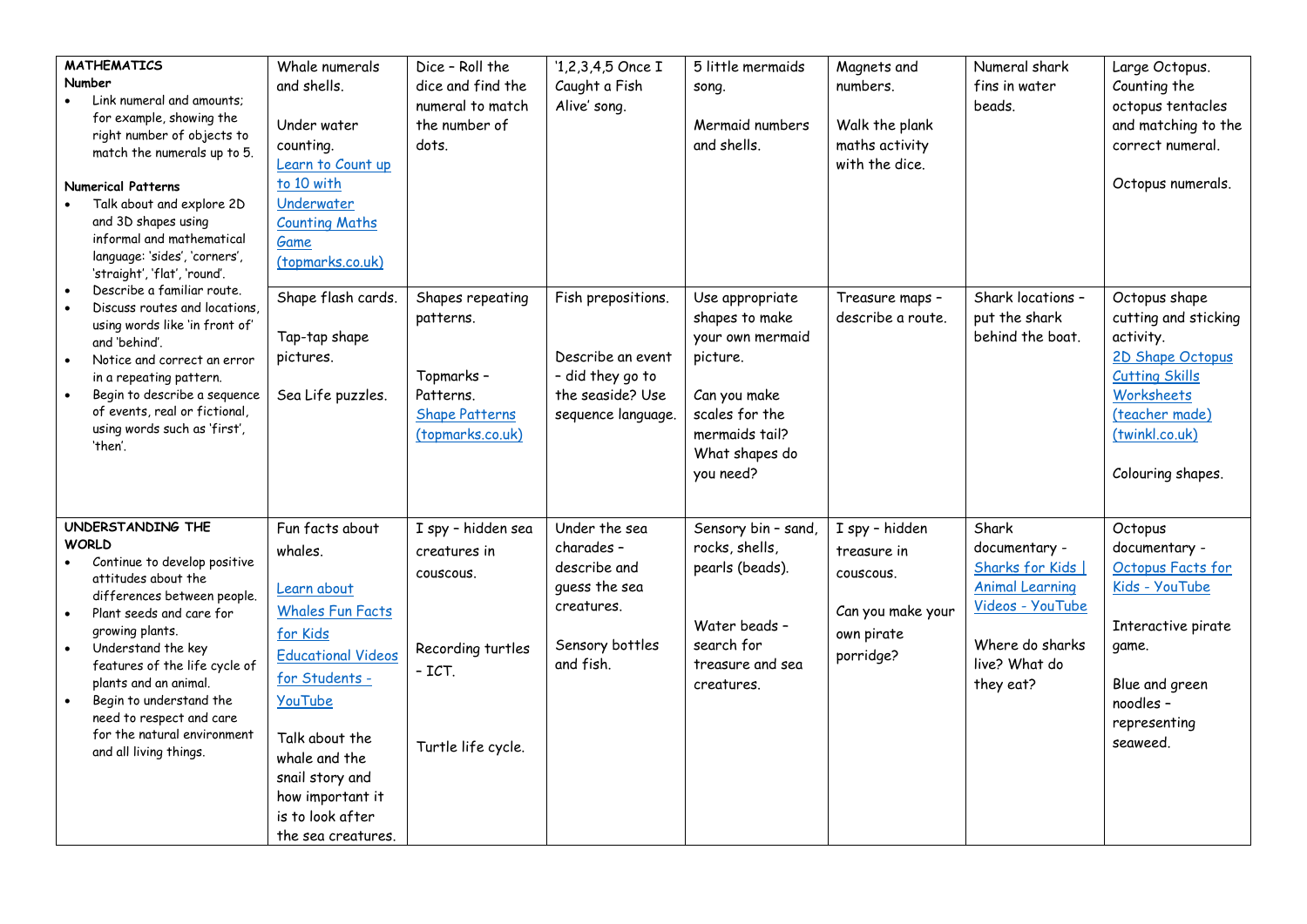| EXPRESSIVE ARTS AND<br><b>DESIGN</b><br>Show different emotions in<br>their drawings and paintings.<br>Sing the melodic shape of<br>$\bullet$<br>familiar songs.<br>Play instruments with<br>$\bullet$<br>increasing control to | Listen to whale<br>sounds - can you<br>make your own<br>whale sounds?<br>Under the sea<br>den.                                                                                                                                                                            | 'I Had A Little<br>Turtle' song.<br>Musical<br>instruments.                 | Under the sea<br>den.<br>$1,2,3,4,5$ Once I<br>Caught A Fish<br>Alive'. | Use materials to<br>make your own<br>mermaid tail.<br>Under the sea den. | 'Row, row, row<br>your boat' with a<br>partner.<br>Can you find the<br>pirates treasure<br>in the sand? | Baby shark<br>song/dance.<br>Can you create<br>your own shark?       | Free mark making,<br>draw an octopus.<br>Musical<br>instruments. |                                                                                                   |
|---------------------------------------------------------------------------------------------------------------------------------------------------------------------------------------------------------------------------------|---------------------------------------------------------------------------------------------------------------------------------------------------------------------------------------------------------------------------------------------------------------------------|-----------------------------------------------------------------------------|-------------------------------------------------------------------------|--------------------------------------------------------------------------|---------------------------------------------------------------------------------------------------------|----------------------------------------------------------------------|------------------------------------------------------------------|---------------------------------------------------------------------------------------------------|
| $\bullet$<br>$\bullet$                                                                                                                                                                                                          | express their feelings and<br>ideas.<br>Create their own songs, or<br>improvise a song around one<br>they know.<br>Join different materials and<br>explore different textures.<br>Create closed shapes with                                                               | Make your own<br>whale - egg boxes.<br>Sensory gel bags.<br>Blow bubbles in | Bubble wrap<br>painting.<br>Potato masher<br>turtles.                   | Painting rainbow<br>fish.<br>Make your own                               | Toilet roll<br>mermaids.<br>Mermaid slime.<br>Play dough -                                              | Print paint a<br>pirate ship.<br>Can you make a<br>boat that floats? | Make your own<br>shark fin hat.<br>Paper plate<br>sharks.        | Bubble wrap<br>painting for the<br>tentacles suction<br>cups.<br>Paint your own<br>octopus, using |
| $\bullet$                                                                                                                                                                                                                       | continuous lines and begin to<br>use these shapes to<br>represent objects.<br>Draw with increasing<br>complexity and detail, such<br>as representing a face with<br>a circle and including details.<br>Use drawing to represent<br>ideas like movement or loud<br>noises. | coloured bubbly<br>water with straws.                                       |                                                                         | seaweed.                                                                 | mermaid tails using<br>small world people.                                                              |                                                                      |                                                                  | cheerio's for the<br>suction cups.                                                                |